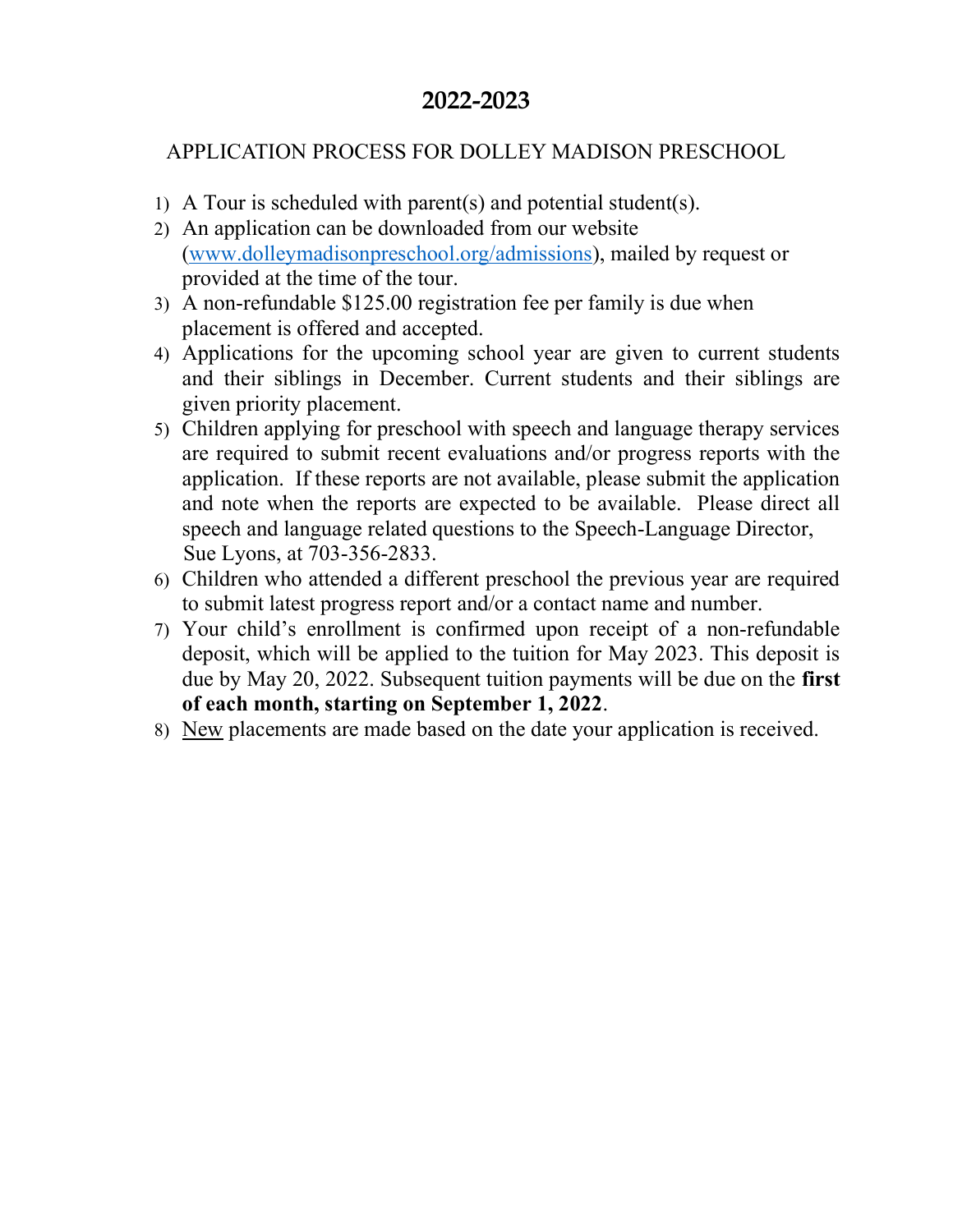# Child's Name

Please indicate which class your child will attend based on their birth date. If the class has an option for number of days, please indicate your preference.

|                | <b>CLASSES AND SCHEDULES FOR 2022-2023 SCHOOL YEAR</b> |                                   |  |
|----------------|--------------------------------------------------------|-----------------------------------|--|
| Mark<br>with x | Class by Age of Child                                  | School Days and Hours by Class    |  |
|                | <b>MORNING CLASS SCHEDULES</b>                         |                                   |  |
|                |                                                        | $9:00am - 12:00pm$                |  |
|                | Ladybugs                                               | Tues $+$ Thurs                    |  |
|                | $2 \frac{1}{2}$ years old by Nov 1,2022                |                                   |  |
|                | <b>Bumble Bees</b>                                     | $Mon + Wed + Fri$                 |  |
|                | 3 years old by Jan 1, 2023                             |                                   |  |
|                |                                                        | $9:00am - 1:00pm$                 |  |
|                | <b>Pandas</b>                                          | 5 days                            |  |
|                | $3 \frac{1}{2}$ years old by Oct 1, 2022               | 4 days                            |  |
|                |                                                        | Circle your preferred opt out day |  |
|                |                                                        | MTWTRF                            |  |
|                | <b>Dragonflies</b>                                     | 5 days                            |  |
|                | 4 years old by Nov 1, 2022                             | 4 days                            |  |
|                |                                                        | Circle your preferred opt out day |  |
|                |                                                        | MTWTRF                            |  |
|                |                                                        | <b>ALL-DAY CLASS SCHEDULES</b>    |  |
|                | <b>Frogs</b>                                           | $M + T + W + Th (9am-3pm) + F$    |  |
|                | 4 years old by Sept 1, 2022                            | $(9am-1pm)$                       |  |
|                | <b>Owls PRE-K</b>                                      | $M + T + W + Th (9am-3pm) + F$    |  |
|                | 5 years old by Jan 1, 2023                             | $(9am-1pm)$                       |  |

|  | <b>Parent's Signature</b> |
|--|---------------------------|
|--|---------------------------|

 $\textbf{Date}$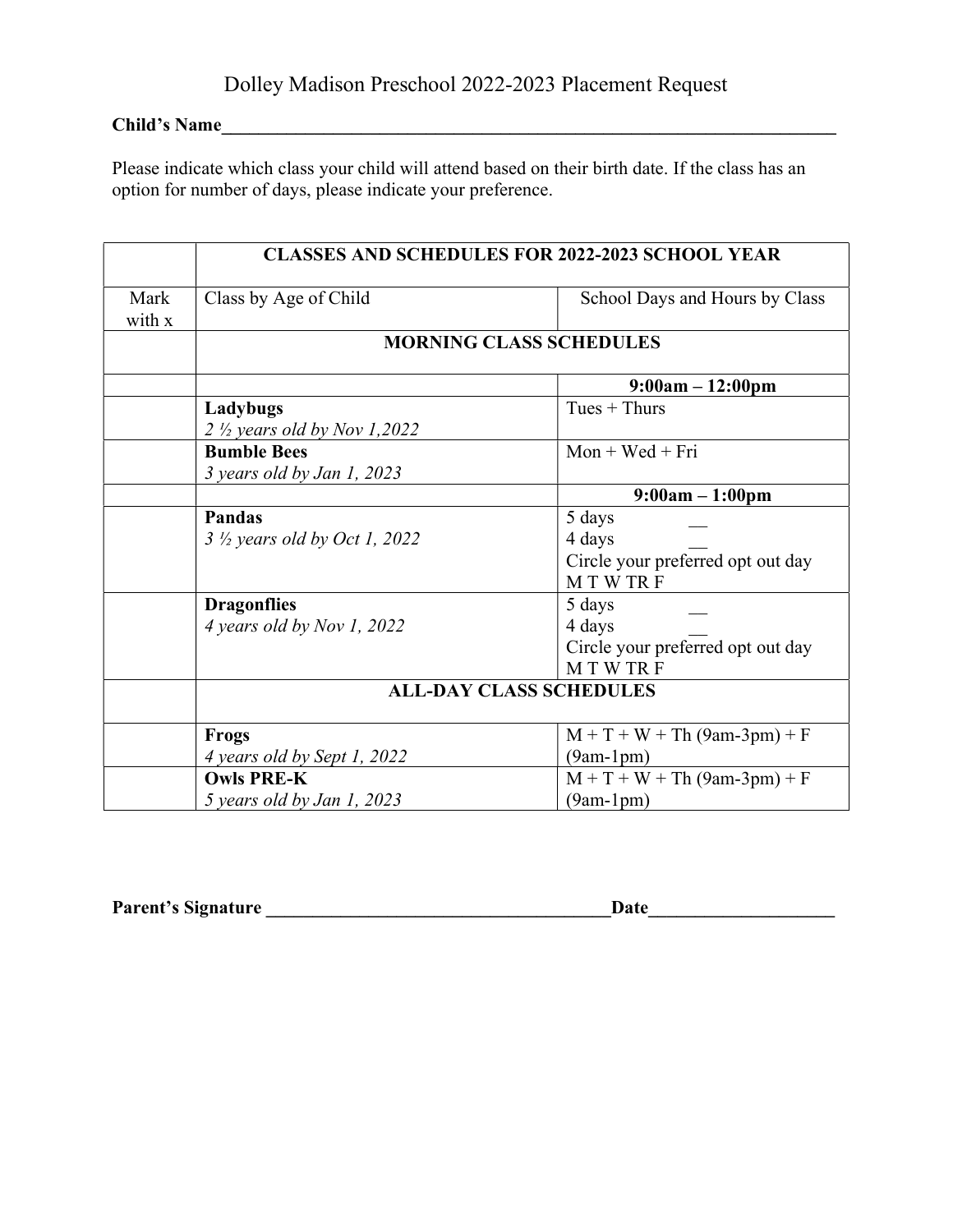#### DATE RECEIVED\_

 $IPC$  Member S&L Referral\_<br>DM Sibling

#### DOLLEY MADISON PRESCHOOL 1125 Savile Lane McLean, Virginia 22101 (703) 356-1351

#### 2022-2023 APPLICATION FOR ADMISSION

- A non-refundable \$125.00 registration fee is due after your child has a CONFIRMED spot. There is only one registration fee per family.
- The non-refundable deposit for the 2022-2023 school year is due on May 20, 2022 and will be applied to the tuition for May 2023.
- Tuition is a year-long obligation, which may be paid in full at the beginning of the year or is payable in nine monthly installments on the 1<sup>st</sup> of each month of the school year.

#### Please complete all information or application will be returned back to you.

| Child's Full Name                                                    |                                                   |                                                                                                                   |
|----------------------------------------------------------------------|---------------------------------------------------|-------------------------------------------------------------------------------------------------------------------|
|                                                                      |                                                   |                                                                                                                   |
|                                                                      |                                                   |                                                                                                                   |
|                                                                      |                                                   |                                                                                                                   |
|                                                                      |                                                   | Father's Name Place Employed Place Employed                                                                       |
|                                                                      |                                                   |                                                                                                                   |
|                                                                      |                                                   | Father's Cell Phone                                                                                               |
|                                                                      | Mother's Name                                     |                                                                                                                   |
|                                                                      |                                                   | Business Phone                                                                                                    |
|                                                                      |                                                   | Mother's Cell Phone                                                                                               |
|                                                                      |                                                   | Do both parents live with child? If not, which parent is the primary caregiver?                                   |
|                                                                      |                                                   |                                                                                                                   |
| Other children in the family (names, ages):                          |                                                   |                                                                                                                   |
|                                                                      |                                                   |                                                                                                                   |
|                                                                      | attended.                                         | Has your child been in preschool before? ________ If so, please give the names of the other schools and the dates |
| Reason for leaving?<br>Please provide a copy of the Progress Report. |                                                   |                                                                                                                   |
|                                                                      | Is he or she currently attending another program? |                                                                                                                   |
|                                                                      |                                                   | If so, please give the name of the current program                                                                |
|                                                                      |                                                   |                                                                                                                   |
|                                                                      |                                                   |                                                                                                                   |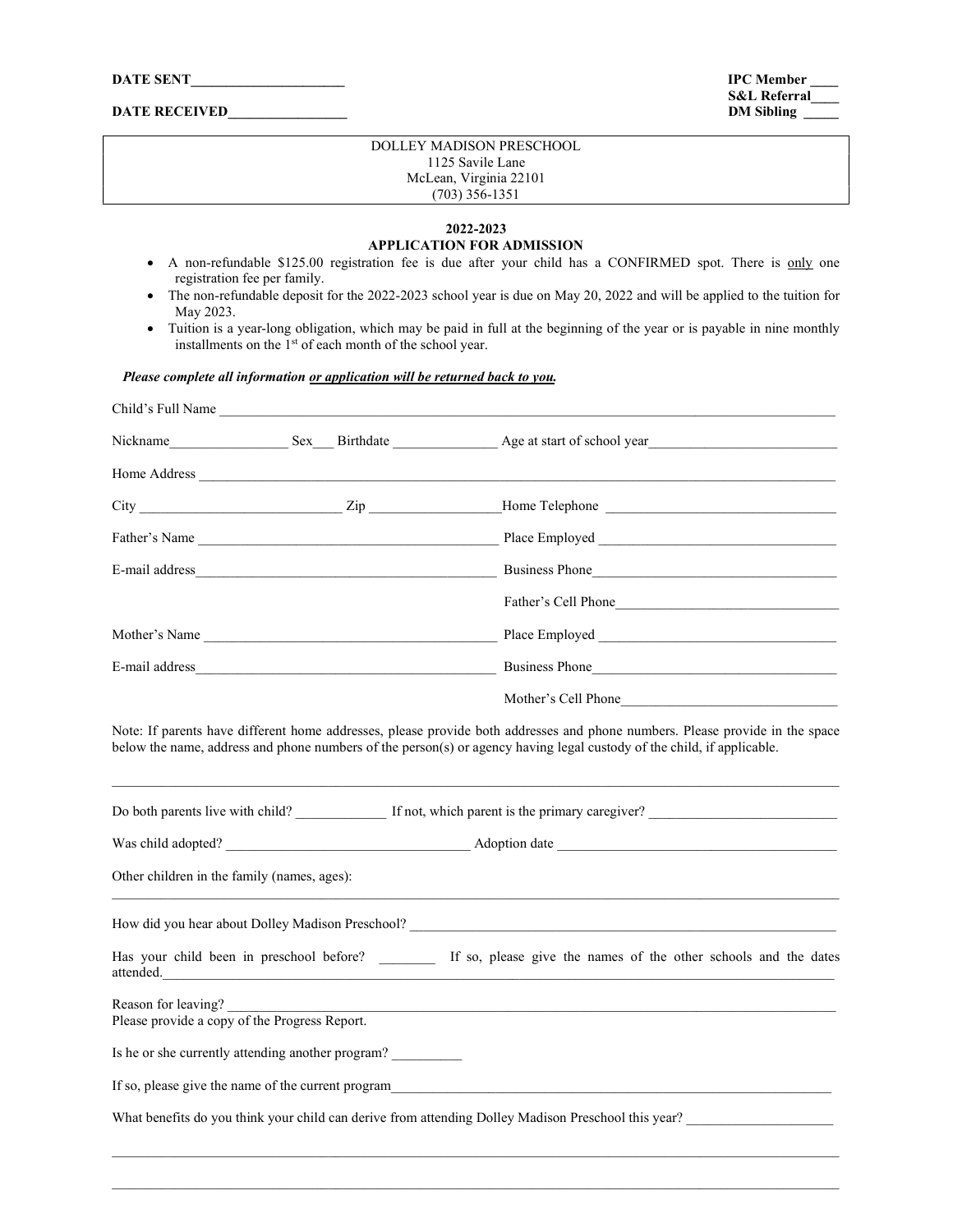## Dolley Madison Preschool 2022-2023 Tuition: (please circle selection):

| Class and Number of Days Attending<br>School per Week                       | Tuition for Preschool    | Tuition for Preschool with Speech-<br>Language Therapy $(2x/week)$<br>*Option for 3 <sup>rd</sup> SL Therapy session |  |
|-----------------------------------------------------------------------------|--------------------------|----------------------------------------------------------------------------------------------------------------------|--|
|                                                                             | <b>Morning Programs:</b> |                                                                                                                      |  |
| $9:00am - 12:00pm$                                                          |                          |                                                                                                                      |  |
| Lady Bugs Class - 2 day program                                             | $$400/m$ onth            | \$820/month                                                                                                          |  |
| Bumble Bee Class - 3 day program                                            | \$500/month              | \$920/month                                                                                                          |  |
| $9:00am - 1:00pm$                                                           |                          |                                                                                                                      |  |
| Pandas, Dragonflies Classes - 4 day<br>program                              | $$615/m$ onth            | \$1035/month                                                                                                         |  |
| Pandas, Dragonflies Classes -5 day                                          | \$665/month              | \$1085/month                                                                                                         |  |
| program                                                                     |                          |                                                                                                                      |  |
| All Day Programs: Monday – Thursday 9:00am – 3:00pm, Friday 9:00am – 1:00pm |                          |                                                                                                                      |  |
| Frogs Class $-5$ days, all-day program                                      | $$1060/m$ onth           | \$1480/month                                                                                                         |  |
| Owls Class Pre-K - 5 days, all-day                                          | $$1110/m$ onth           | \$1530/month                                                                                                         |  |
| program                                                                     |                          |                                                                                                                      |  |

\*If you would like your child to receive three 30 minute sessions per week, rather than two, the cost is \$630 per month. Please discuss this option with your child's Speech Therapist.

### DEVELOPMENTAL HISTORY

| Which language(s) do you speak in your home?                                                |  |  |
|---------------------------------------------------------------------------------------------|--|--|
| Which language does your child use most comfortably?                                        |  |  |
| Does your child have any Speech-Language difficulties?                                      |  |  |
| Do you have concerns about your child's social skills or play skills? Yes No                |  |  |
| If yes, please describe:                                                                    |  |  |
| Does your child have opportunities to play with children other than siblings?               |  |  |
| Is your child currently receiving Speech-Language services? where?                          |  |  |
| Has your child ever received any type of therapy (Physical, Occupational, Speech-Language)? |  |  |
|                                                                                             |  |  |

### Sensory Motor Skills:

Does your child have difficulty with any tasks that require sensory motor skills, such as:

| 1. Tactile/touch sensitivities? Yes No      |
|---------------------------------------------|
|                                             |
|                                             |
|                                             |
| 3. Fine motor delays? Yes No                |
| If yes, please describe:                    |
| 4. Attention/Focus/Concerns? _______ Yes No |
| If yes, please describe:                    |